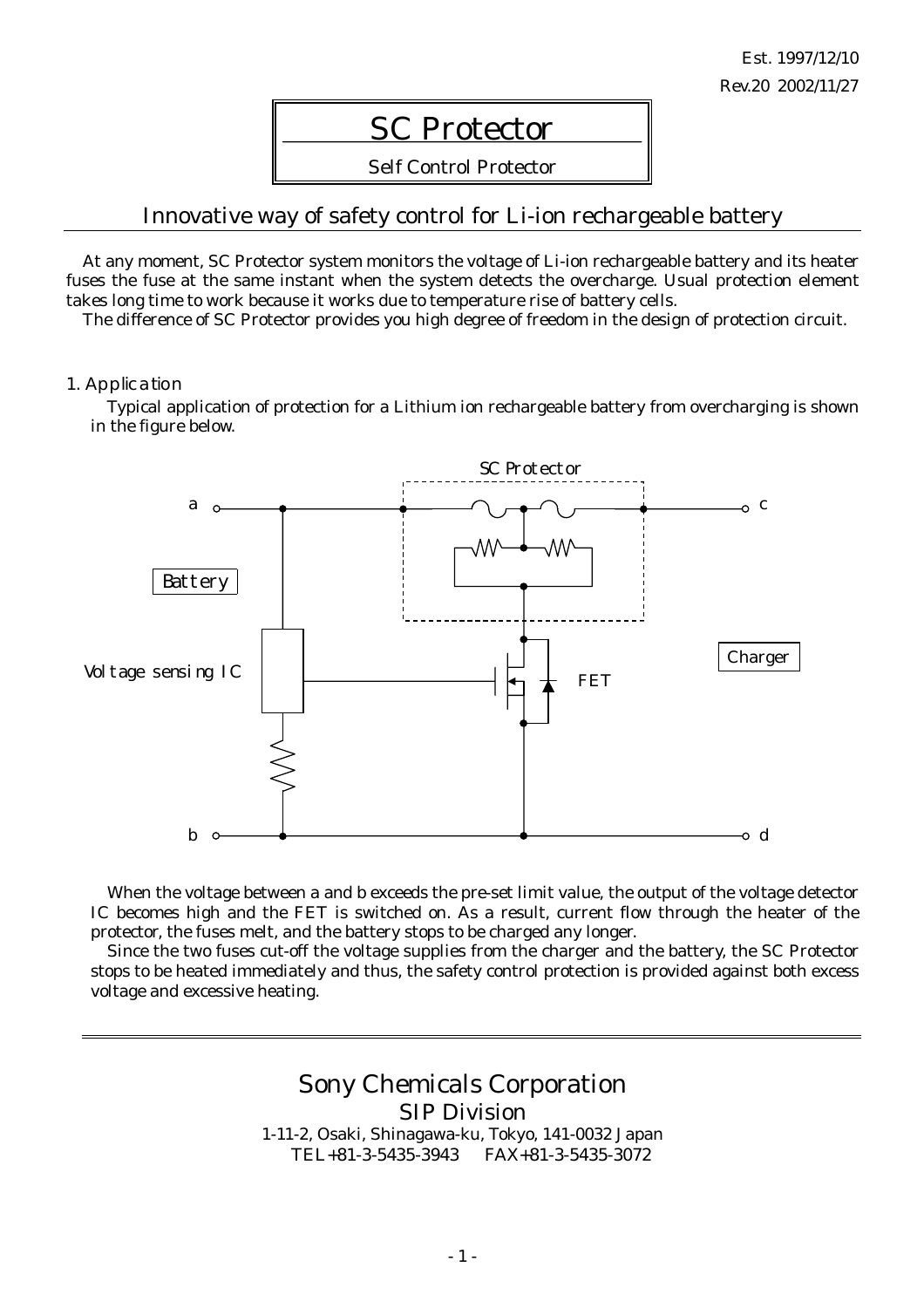- 2. Characteristics of SC Protector
	- 2.1. Necessity
		- 2.1.1. Reliability of the protection circuit

 All Li-ion rechargeable battery packs are equipped with at least one protection circuit (ex.IC+FET).

In this case, when an IC or FET breaks, overcharge can't be controlled any more, and the temperature rise of the battery cell can invite very dangerous thermo-runaway leading to smoking or firing.

 The trouble of the IC and FET actually occurs.

 Therefore, double protection is needed to ensure the safety of Li-ion battery packs.



2.1.2. The weak points of conventional double protection elements.

 Protection devices such as temperature fuses and bimetals work by conducting the temperature rise in the battery to the inside of it via package or lead wire. Hence, they have a disadvantage that the response speed is slow, and the response speed fluctuates depending on the installation location of the device.

 These elements obstruct a cost reduction since it is incompatible with the reflow soldering due to their structures, and must depend on manual soldering.

### By using SC Protector, the battery cells won't become dangerous condition even if IC or FET breaks.

- 2.2. Characteristics
	- 1) One device can protect against both overcharging and overcurrent.
	- 2) Protection against overcharging is directly performed by the battery cell voltage, ensuring high accuracy and quick response, and the response speed does not fluctuate depending on the location and condition of installation.
	- 3) At the same time of protection against overcharging, since it is constructed to send current to the heater via the fuse element, the fuse

Double protection circuit using SC Protector



element forcibly fused by the heating of the heater and, upon the cutoff of charging circuit, the current to the heater automatically stops, and hence, SC Protector itself never overheated.

- 4) Abundant product lineup allows the selection of protector with optimal operating voltage and operating current depending on the cell structure of battery pack, ensuring high degree of freedom in the design of protection circuit.
- 5) It is compatible with automatic mounting using general-purpose chip mounter, and at the same time, compatible with the reflow soldering, contributing to the reduction of parts mounting cost.

SC Protector has the strong points as shown above and it meets the safety requirement without spoiling the strong point of miniature of the Li-ion battery.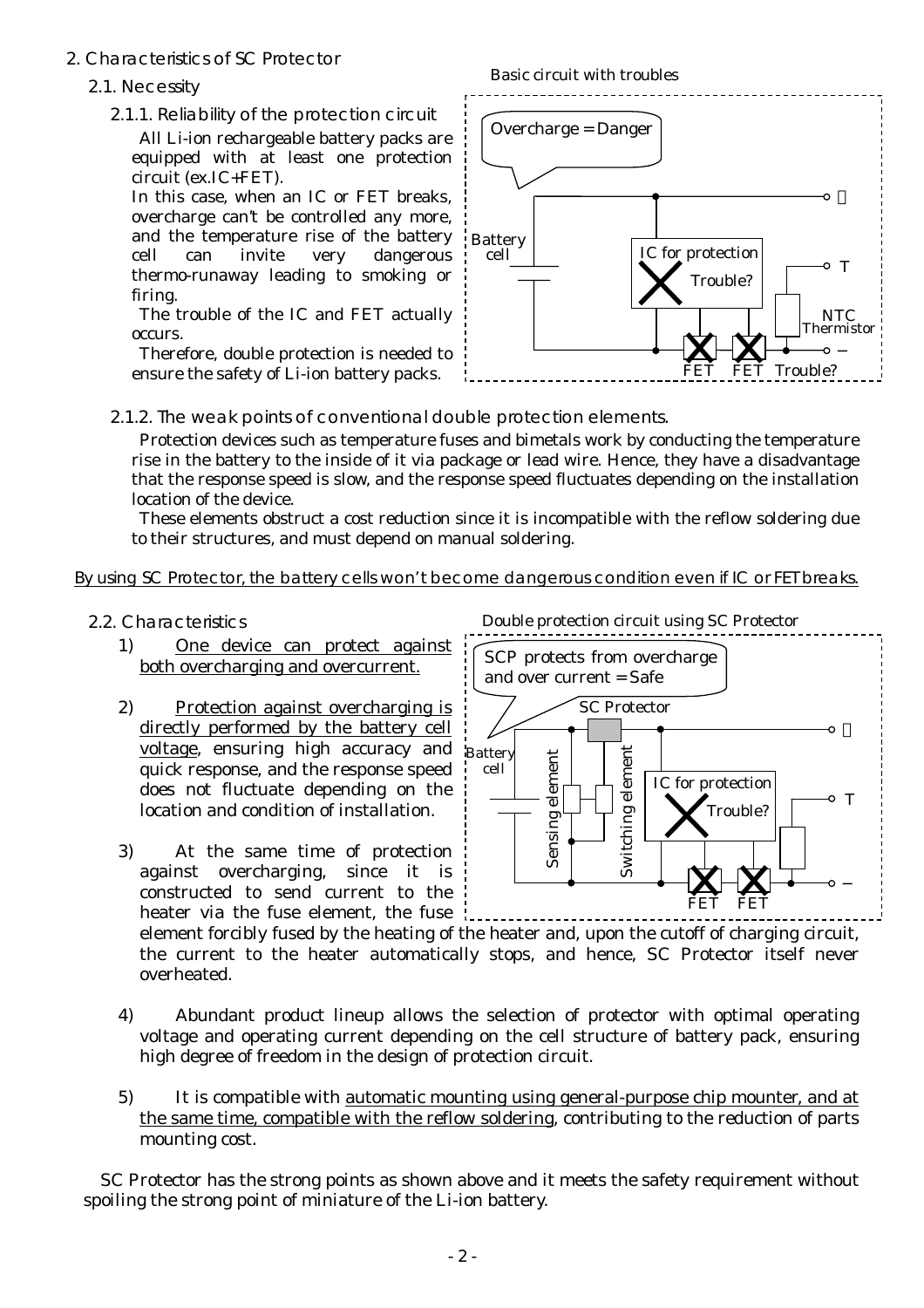### 3. Relations between the fusion state and the operation mode

"The operation mode" can be estimated by the fusion state of the fuse element.

3.1. Heater operation

In the case of overvoltage, "Both two sides of the middle electrode" are fused by the heater operation. Because the fuses are heated until the charge to the heater is stopped.

Only one side may be cut when the protection circuit is designed so that charging to the heater stops by cutting of one side of the middle electrode.

For the heater operation, it is characterized as "Fuses like flow into the middle electrode."



<Features of the heater operation>

- Fuses like flow into the middle electrode
- Both two side (or one side) is fused

#### 3.2. Current operation

In the case of overcurrent operation, basically, "only one position of the fuse is cut" because it is the same operation mode as the conventional electric current fuse. When the current exceeds 50A, two positions are cut occasionally.

For the current operation, it is characterized as "The cutting position isn't fixed", "It cuts like bursting".



<Features of the current operation>

- Cutting position isn't fixed
- It cuts like bursting
- One position is cut basically (Over 50A, two positions are cut occasionally)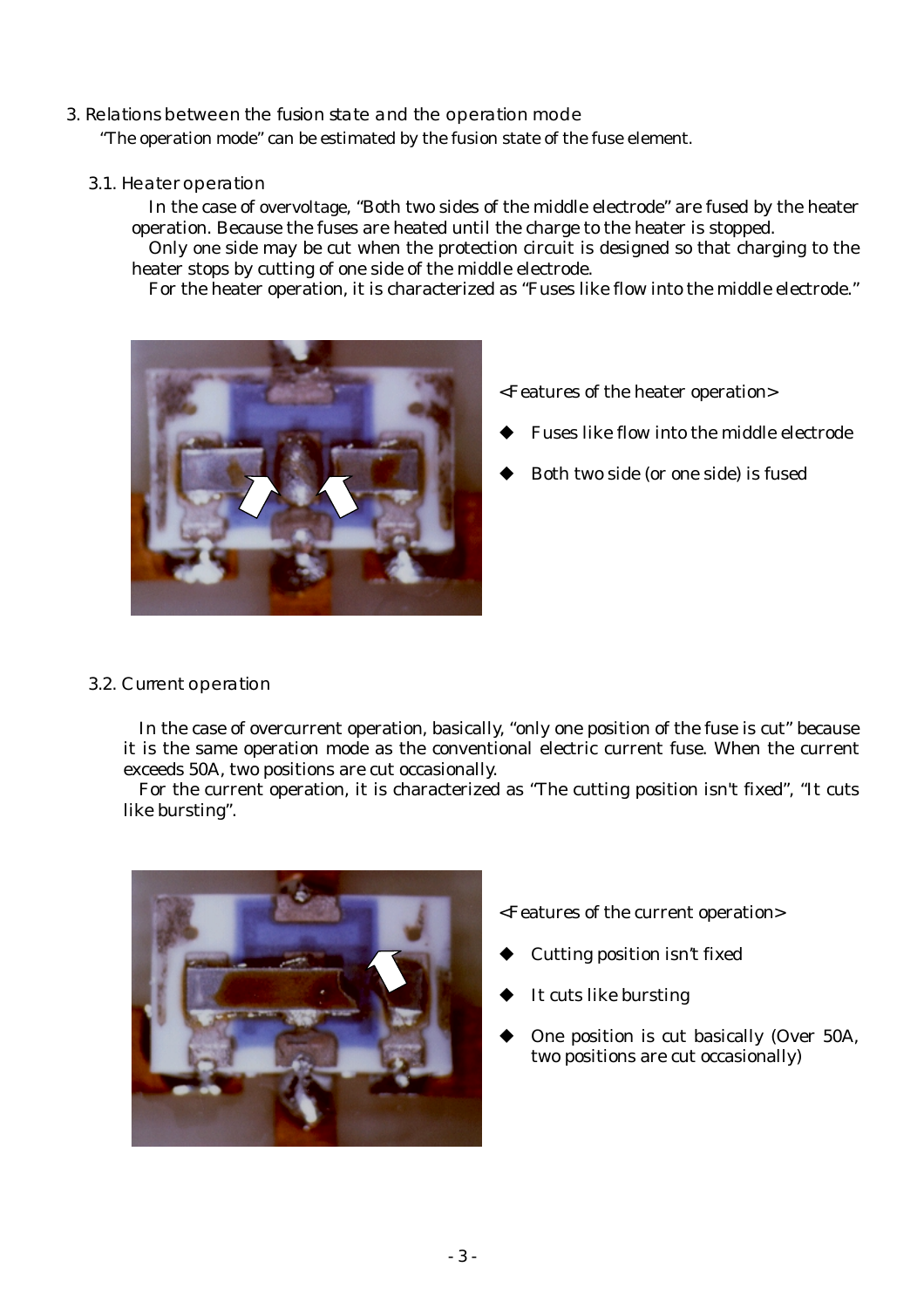4. Basis of selection

| Price $_{(*1)}$        | Soldering              | Nominal<br>Current-carrying capacity $_{(*2)}$ |                | Current-rush   | Number of cells in series |                                   |          |                 | Special edition $_{(*)}$ |                 |                 |
|------------------------|------------------------|------------------------------------------------|----------------|----------------|---------------------------|-----------------------------------|----------|-----------------|--------------------------|-----------------|-----------------|
|                        |                        | Rated current                                  | $25^{\circ}$ C | $40^{\circ}$ C | $60^{\circ}$ C            | withstand $_{(*)}$                | 1cell    | 2cells          | 3cells                   | 4cells          | 20V or more     |
|                        |                        | 5A                                             | 7.0A           | 6.0A           | 5.0A                      | $30A-5ms$                         |          | $SFD-045A$      | $SFD-125A$               | $SFD-145B$      | $SFD-165A$      |
| Standard               | Reflow                 | 7A                                             | 8.0A           | 7.0A           | 6.5A                      | $80A-5ms$                         |          | $SFD-047A$      | $SFD-127A$               | $SFD-147B$      | $SFD-167A$      |
| (Exclude<br>$SFD-16x)$ | Max<br>$260^{\circ}$ C | 8A                                             | 9.0A           | 8.5A           | 7.0A                      | $80A - 5ms$                       |          | $SFD-048A$      | $SFD-128B$               | $SFD-148B$      |                 |
|                        |                        | 12A                                            | 13.5A          | 12.0A          | 10.0A                     | $100A-10ms$ <sub>(*4)</sub>       |          | —               | SFG-1212A                | SFG-1412A       |                 |
|                        | Reflow                 | 6A                                             | 7.0A           | 6.5A           | 5.5A                      | $36A-5ms$                         | SFE-046A | SFE-086A        | $SFE-126A$               | <b>SFE-146A</b> | <b>SFE-246A</b> |
| Low                    | Max<br>$245^{\circ}$ C | 8A                                             | 9.0A           | 8.5A           | 7.0A                      | $50A-5ms$<br>100A-0.5ms $_{(*5)}$ | SFE-048A | <b>SFE-088A</b> | <b>SFE-128A</b>          | <b>SFE-148A</b> |                 |

Common model of thermal fuse with heater

| Soldering iron |     | 40 $^{\circ}$ C<br>~+<br>$\cdots$<br>. al |                          |
|----------------|-----|-------------------------------------------|--------------------------|
| Spot reflow    | 10A | (Fusing-off by $9A$ at $40^{\circ}$ C)    | $\overline{\phantom{0}}$ |

(\*1) It is a relative expression between SFD/SFG and SFE.

(\*2) It is the typical value that is calculated from 100 , the temperature that we confirmed the reliability with our company's standard PCB (0.6t Glass Epoxy single-sided copper-clad laminates). It is influenced by thermal capacity of PCB and so we recommend checking it with your PCB.

25 , 40 and 60 are ambient temperature.

The temperature that we confirmed the reliability is not a critical condition. SCP fusing-off temperature is 200 or more.

 Current-carrying capacity is measured in thermal equilibrium condition. Therefore, if Current-carrying time is short, Current-carrying capacity will increase.

(\*3) It is the test condition (5ms-On, 995ms-Off, 5000cycle) that we confirmed the reliability. But it is not necessarily a critical condition for SCP.

(\*4) It is the test condition (10ms-On, 9990ms-Off, 1000cycle) that we confirmed the reliability. But it is not necessarily a critical condition for SCP.

(\*5) We recommend using IC that can interrupt current by 0.5ms or less when SFE-xx8A is adopted in the module that has 80A or more rush current.

(\*6) SFD-16xA is special edition that has high operating voltage. Therefore, we recommend using SFx-14xx for 4cells in series.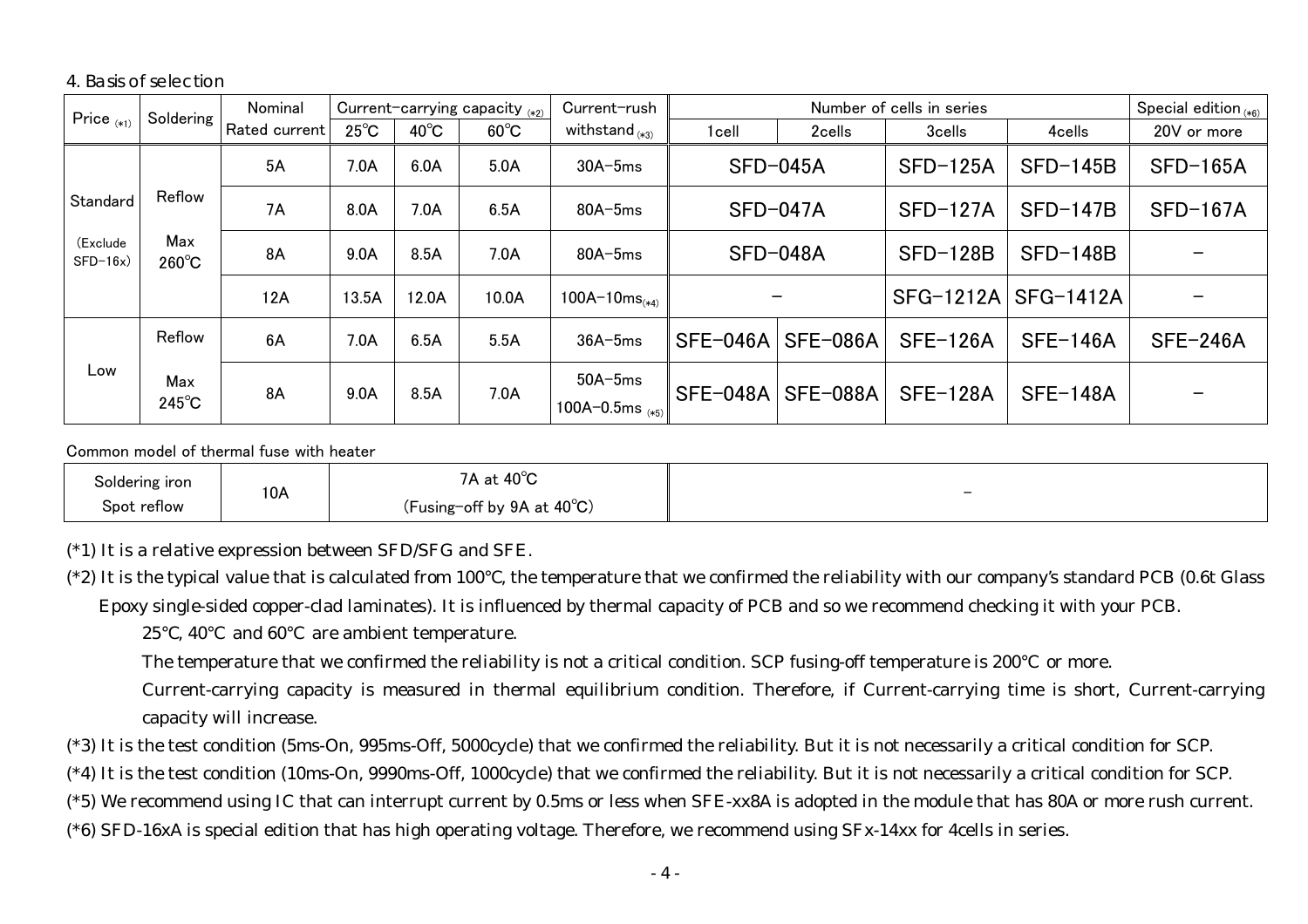

4

unit mm

1.35max

4

9

Heater





### - 5 -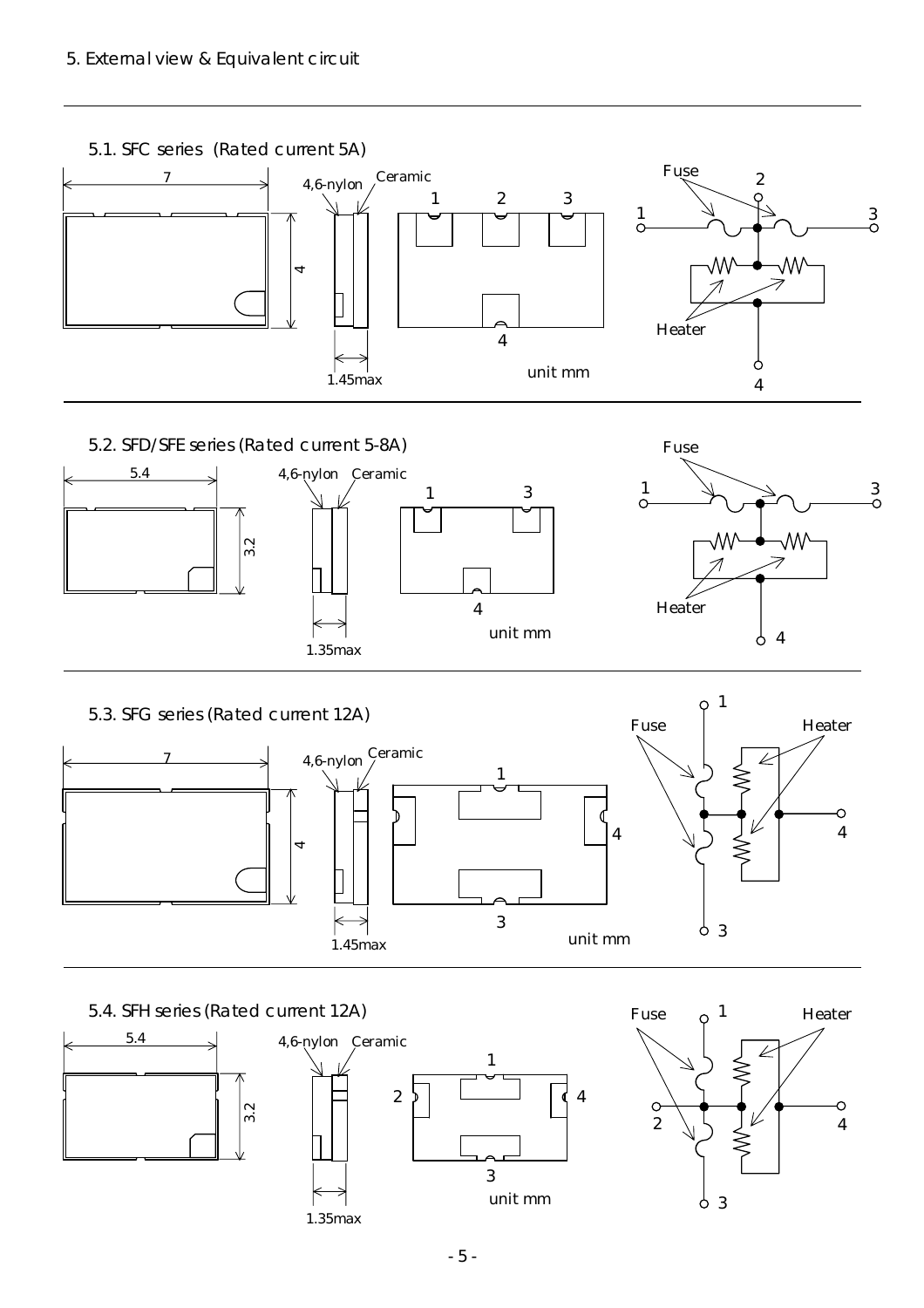6. Terminal Size (Unit: mm. Not in scale.)



6.3. SFD series (Rated current 7A)

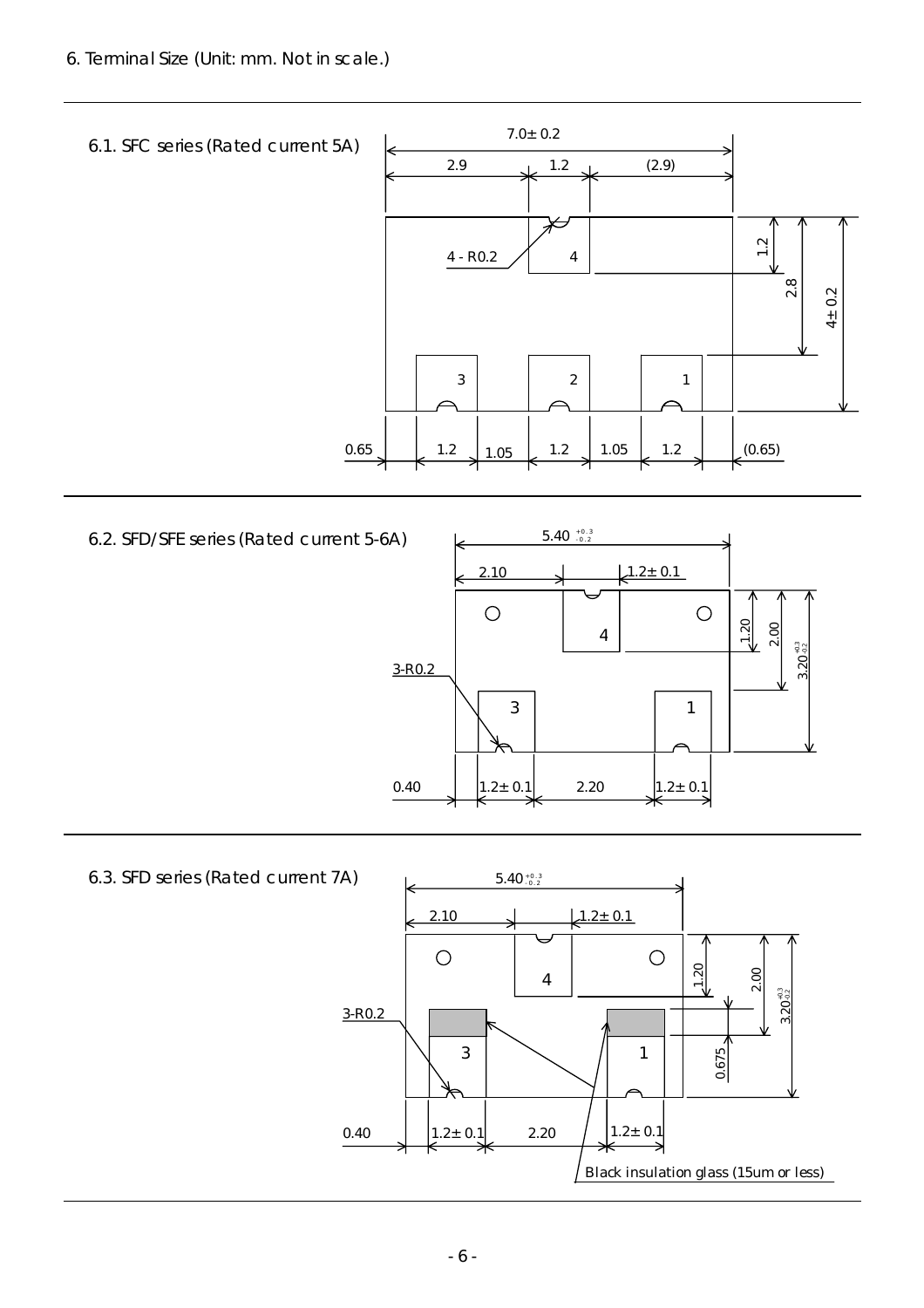6.4. SFD/SFE series (Rated current 8A)



6.5. SFG series (Rated current 12A)

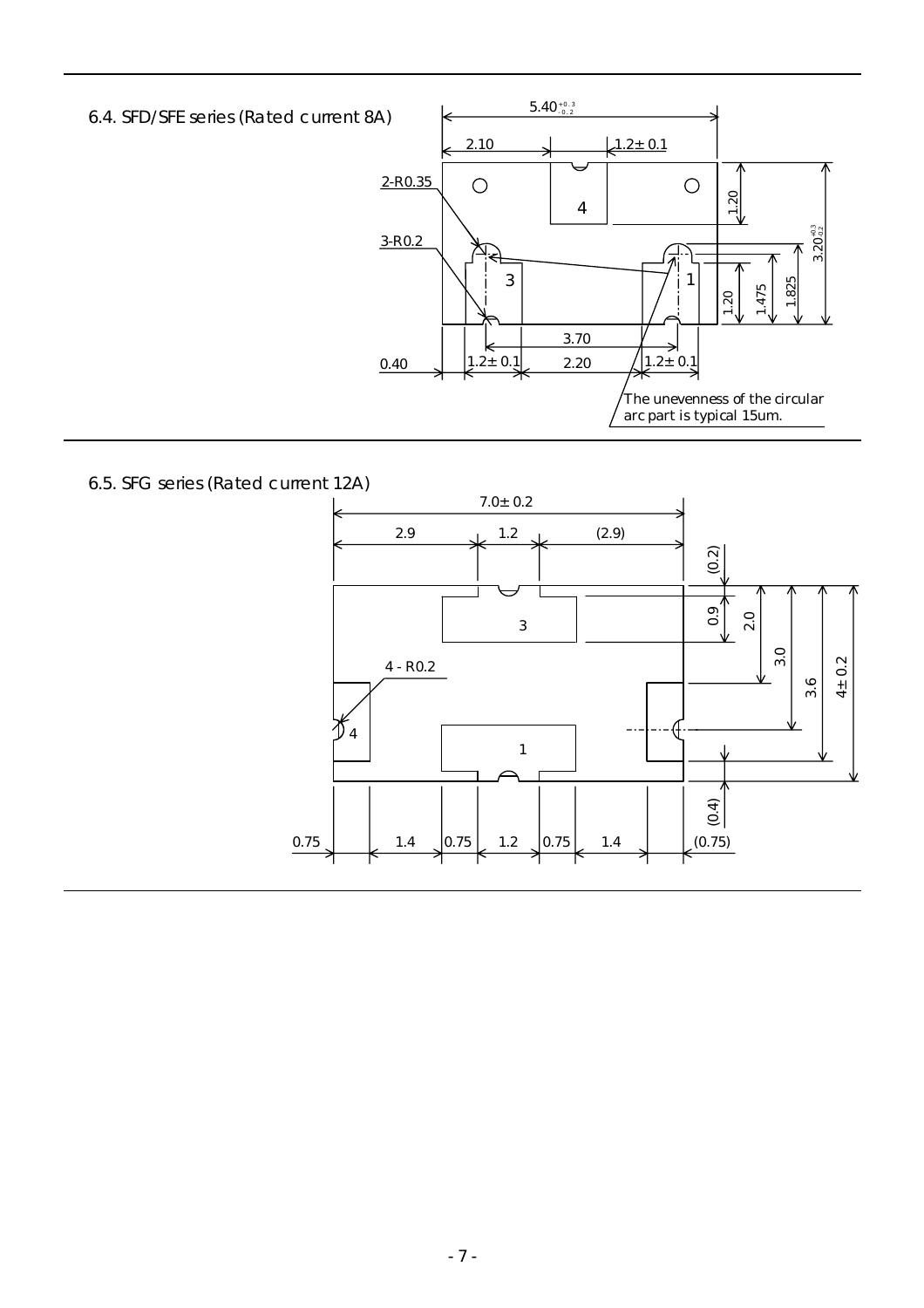# 7. Specification

### 7.1. General

|                         | <b>SC Protector</b>                                        |  |  |
|-------------------------|------------------------------------------------------------|--|--|
| Qualification           | UL248-14 (File No. E167588) TUV (Certificate No. J9650637) |  |  |
| Rated voltage $(*)$     | 36VDC                                                      |  |  |
| Rated breaking capacity | 50A                                                        |  |  |

(\*) is the maximum voltage can be cut off by fuse. It is not the operational voltage of the heater.

### 7.2. SFC series

|                               | for 1-2 cells in series                                                                                                                | for 3 cells in series        | for 4 cells in series |  |  |
|-------------------------------|----------------------------------------------------------------------------------------------------------------------------------------|------------------------------|-----------------------|--|--|
|                               | <b>SFC-0405B</b>                                                                                                                       | <b>SFC-1205A</b>             | <b>SFC-1605A</b>      |  |  |
| Rated current                 |                                                                                                                                        | 5A                           |                       |  |  |
| <b>Size</b>                   |                                                                                                                                        | $7.0 \times 4.0 \times 1.45$ |                       |  |  |
| Electrode                     |                                                                                                                                        | $Ag-Pd$                      |                       |  |  |
| Fuse resistance 1-3 (Typical) | $15 \pm 3m$                                                                                                                            |                              |                       |  |  |
| Operating electric power      | 3.5 22W                                                                                                                                |                              |                       |  |  |
| Operating voltage             | 4.0 9.0V                                                                                                                               | 7.8 17.9V                    | 8.5 19.3V             |  |  |
| Heater resistance             | $4.1 \pm 0.4$                                                                                                                          | $16.0 \pm 1.5$               | $18.9 \pm 1.9$        |  |  |
| Marking                       | $\overline{SC}$ 5A $\overline{SF}$<br>$\overline{SC}$ 5A $\overline{SF}$<br>SC <sub>5</sub> A <sub>SF</sub><br>0405B<br>1205A<br>1605A |                              |                       |  |  |
| Reflowing temperature (MAX)   |                                                                                                                                        | 260                          |                       |  |  |

### 7.3. SFD series

| SFD-04X for 1-2 cells in series | SFD-045A                  | <b>SFD-047A</b>                  | <b>SFD-048A</b> |  |
|---------------------------------|---------------------------|----------------------------------|-----------------|--|
| Rated current                   | 5A                        | A                                | <b>8A</b>       |  |
| <b>Size</b>                     |                           | $5.4 \times 3.2 \times 1.35$     |                 |  |
| Electrode                       |                           | Au plated Ag-Pt                  |                 |  |
| Fuse resistance (Typical)       | $12 \pm 2m$               | $6.5 \pm 1.5m$                   | $5.5 \pm 1.0m$  |  |
| Operating electric power        | 22W<br>3.5                |                                  | 22W<br>4.0      |  |
| <b>Operating voltage</b>        | 9.0V<br>4.0               |                                  | 9.0V<br>4.3     |  |
| Heater resistance               | $4.1 \pm 0.4$             |                                  |                 |  |
| Marking                         | 5A <sub>SF</sub><br>SCI10 | 7A <sub>SF</sub><br><b>SC</b> 10 | 8A SF<br>-10    |  |
| Reflowing temperature (MAX)     |                           | 260                              |                 |  |

| SFD-12X for 3 cells in series | <b>SFD-125A</b>                                                                     | <b>SFD-127A</b>              | <b>SFD-128B</b> |
|-------------------------------|-------------------------------------------------------------------------------------|------------------------------|-----------------|
| Rated current                 | 5A                                                                                  | A                            | <b>8A</b>       |
| <b>Size</b>                   |                                                                                     | $5.4 \times 3.2 \times 1.35$ |                 |
| Electrode                     |                                                                                     | Au plated Ag-Pt              |                 |
| Fuse resistance (Typical)     | $12 \pm 2m$                                                                         | $6.5 \pm 1.5m$               | $5.5 \pm 1.0m$  |
| Operating electric power      | 3.5                                                                                 | 22W<br>4.0                   |                 |
| <b>Operating voltage</b>      | 17.0V<br>7.5                                                                        |                              | 13.6V<br>6.5    |
| Heater resistance             | $14.6 \pm 1.5$                                                                      |                              | $9.4 \pm 0.9$   |
| Marking                       | 5A <sub>SF</sub><br>7A <sub>SF</sub><br>8A SF<br>$ SC $ 31<br>SC 30<br><b>SC</b> 30 |                              |                 |
| Reflowing temperature (MAX)   |                                                                                     | 260                          |                 |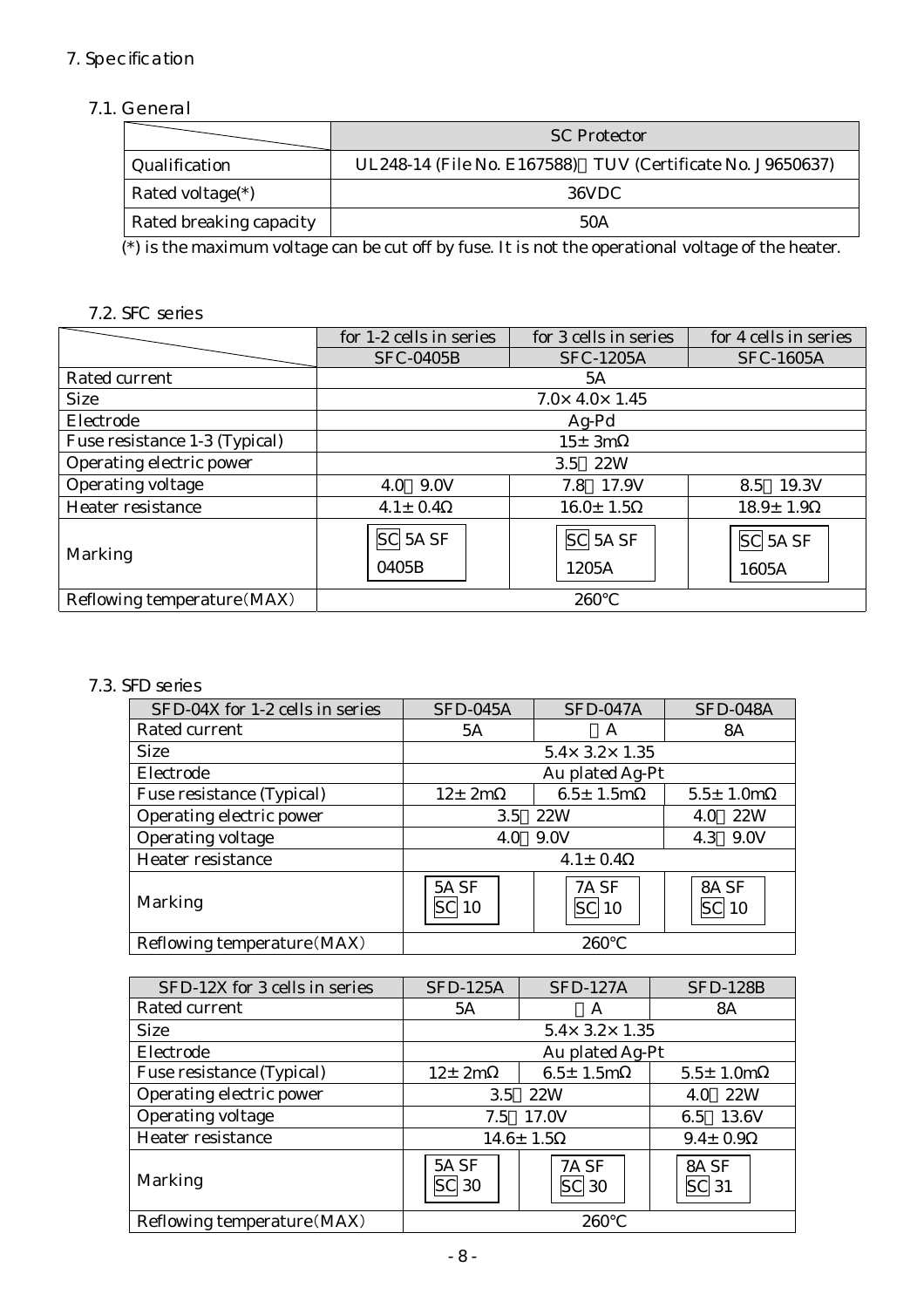| SFD-14X for 4 cells in series | <b>SFD-145B</b>                                                                    | $SFD-147B$                   | <b>SFD-148B</b> |  |
|-------------------------------|------------------------------------------------------------------------------------|------------------------------|-----------------|--|
| Rated current                 | 5A                                                                                 | A                            | 8A              |  |
| <b>Size</b>                   |                                                                                    | $5.4 \times 3.2 \times 1.35$ |                 |  |
| Electrode                     |                                                                                    | Au plated Ag-Pt              |                 |  |
| Fuse resistance (Typical)     | $12 + 2m$                                                                          | $6.5 \pm 1.5m$               | $5.5 \pm 1.0m$  |  |
| Operating electric power      | 3.5                                                                                | 22W<br>4.0                   |                 |  |
| Operating voltage             | 19.6V<br>9.7                                                                       | 19.6V<br>10.3                |                 |  |
| Heater resistance             | $22.0 \pm 4.4$                                                                     |                              |                 |  |
| Marking                       | 5A <sub>SF</sub><br>7A SF<br>8A SF<br>$ SC $ 51<br>SC <sub>1</sub> 51<br>$ SC $ 51 |                              |                 |  |
| Reflowing temperature (MAX)   |                                                                                    | 260                          |                 |  |

| SFD-16X for High Voltage    | <b>SFD-165A</b>                                               | <b>SFD-167A</b>              |  |
|-----------------------------|---------------------------------------------------------------|------------------------------|--|
| Rated current               | 5A                                                            | A                            |  |
| <b>Size</b>                 |                                                               | $5.4 \times 3.2 \times 1.35$ |  |
| Electrode                   |                                                               | Au plated Ag-Pt              |  |
| Fuse resistance (Typical)   | $12 \pm 2m$<br>$6.5 \pm 1.5$ m                                |                              |  |
| Operating electric power    | 22W<br>3.5                                                    |                              |  |
| Operating voltage           | 25.0V<br>11.1                                                 |                              |  |
| Heater resistance           | $31.6 \pm 3.2$                                                |                              |  |
| <b>Marking</b>              | 7A <sub>SF</sub><br>5A <sub>SF</sub><br><b>SC</b> 40<br>SC 40 |                              |  |
| Reflowing temperature (MAX) | 260                                                           |                              |  |

# 7.4. SFE series

| SFE-04X for 1 cell in series | SFE-046A                     | <b>SFE-048A</b>   |  |
|------------------------------|------------------------------|-------------------|--|
| Rated current                | 6A                           | 8A                |  |
| <b>Size</b>                  | $5.4 \times 3.2 \times 1.35$ |                   |  |
| Electrode                    |                              | $Ag-Pt$           |  |
| Fuse resistance (Typical)    | $9\pm 2m$                    | $5\pm 1.5m$       |  |
| Operating electric power     | 22W<br>$3.5^{\circ}$         | <b>20W</b><br>3.5 |  |
| Operating voltage            | 8.2V<br>4.0                  | 7.0V<br>4.0       |  |
| Heater resistance            | $3.8 \pm 0.7$                | $3.5 \pm 1.0$     |  |
| Marking                      | 6A SF<br>1B                  | 8A SF<br>1B       |  |
| Reflowing temperature (MAX)  | 245                          |                   |  |

| SFE-08X for 2 cells in series | <b>SFE-086A</b>                                                        | <b>SFE-088A</b>   |  |  |  |
|-------------------------------|------------------------------------------------------------------------|-------------------|--|--|--|
| Rated current                 | 6A                                                                     | 8A                |  |  |  |
| <b>Size</b>                   | $5.4 \times 3.2 \times 1.35$                                           |                   |  |  |  |
| Electrode                     |                                                                        | $Ag-Pt$           |  |  |  |
| Fuse resistance (Typical)     | $9\pm 2m$                                                              | $5 \pm 1.5m$      |  |  |  |
| Operating electric power      | 22W<br>3.5                                                             | <b>20W</b><br>3.5 |  |  |  |
| Operating voltage             | 10.2V<br>5.6                                                           | 9.8V<br>5.6       |  |  |  |
| Heater resistance             | $6.9 \pm 2.1$                                                          |                   |  |  |  |
| Marking                       | 6A SF<br>8A SF<br>$\mathop{\mathsf{Cl}} 2\mathop{\mathsf{B}}$<br>SC 2B |                   |  |  |  |
| Reflowing temperature (MAX)   | 245                                                                    |                   |  |  |  |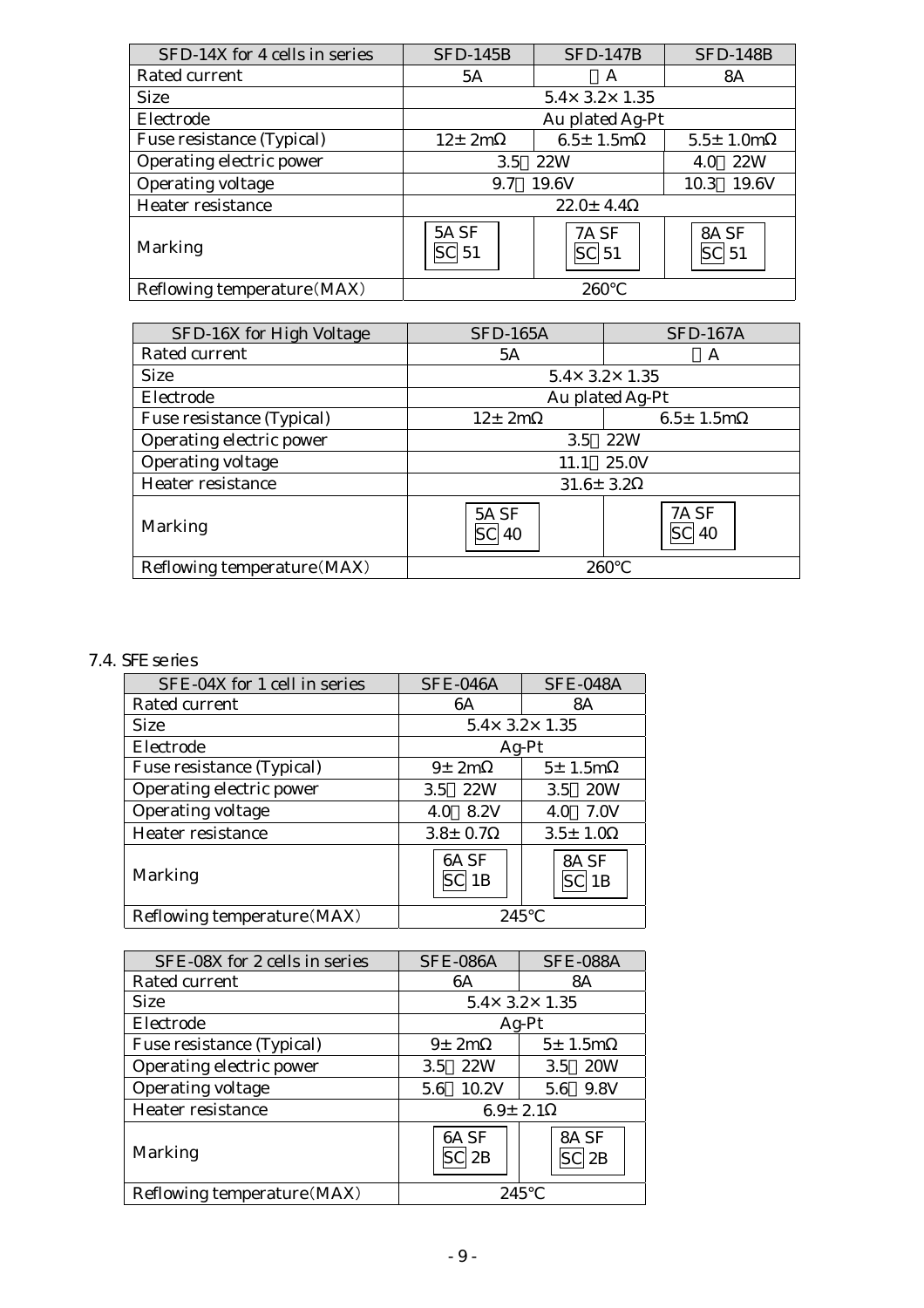| SFE-12X for 3 cells in series | <b>SFE-126A</b> | <b>SFE-128A</b>              |  |  |
|-------------------------------|-----------------|------------------------------|--|--|
| Rated current                 | 6A              | 8A                           |  |  |
| <b>Size</b>                   |                 | $5.4 \times 3.2 \times 1.35$ |  |  |
| Electrode                     |                 | $Ag-Pt$                      |  |  |
| Fuse resistance (Typical)     | $9\pm 2m$       | $5 \pm 1.5m$                 |  |  |
| Operating electric power      | 22W<br>3.5      | <b>20W</b><br>3.5            |  |  |
| Operating voltage             | 16.0V<br>7.8    | 14.1V<br>8.0                 |  |  |
| Heater resistance             | $14.6 \pm 2.9$  | $14.2 \pm 4.2$               |  |  |
| <b>Marking</b>                | 6A SF<br>' 3B   | 8A SF<br>$\mathbb{C}$ 3B     |  |  |
| Reflowing temperature (MAX)   | 245             |                              |  |  |

| SFE-14X for 4 cells in series | <b>SFE-146A</b>              | <b>SFE-148A</b>   |  |
|-------------------------------|------------------------------|-------------------|--|
| Rated current                 | 6A                           | 8A                |  |
| <b>Size</b>                   | $5.4 \times 3.2 \times 1.35$ |                   |  |
| Electrode                     |                              | $Ag-Pt$           |  |
| Fuse resistance (Typical)     | $9\pm 2m$                    | $5 \pm 1.5m$      |  |
| Operating electric power      | 22W<br>3.5                   | <b>20W</b><br>3.5 |  |
| Operating voltage             | 19.6V<br>9.7                 | 19.6V<br>11.2     |  |
| Heater resistance             | $22.0 \pm 4.4$               | $27.6 \pm 8.3$    |  |
| Marking                       | 6A <sub>SF</sub><br>$SC$ 5B  | 8A SF<br>$SC$ 5B  |  |
| Reflowing temperature (MAX)   | 245                          |                   |  |

| SFE-24X for 5-6 cells in series | $SFE-246A$                   | $SFE-248A(*)$      |
|---------------------------------|------------------------------|--------------------|
| Rated current                   | 6A                           | 8A                 |
| <b>Size</b>                     | $5.4 \times 3.2 \times 1.35$ |                    |
| Electrode                       | $Ag-Pt$                      |                    |
| Fuse resistance (Typical)       | $9\pm 2m$                    | 5±1.5m             |
| Operating electric power        | 22W<br>3.5                   | 18W<br>3.5         |
| Operating voltage               | 26.1V<br>14.1                | 26.3V<br>15.8      |
| Heater resistance               | $44.0 \pm 13.0$              | $55.0 \pm 16.5$    |
| Marking                         | 6A <sub>SF</sub><br>SCI 6B   | 8A SF<br>$SC$ $6B$ |
| Reflowing temperature (MAX)     | 245                          |                    |

(\*) under development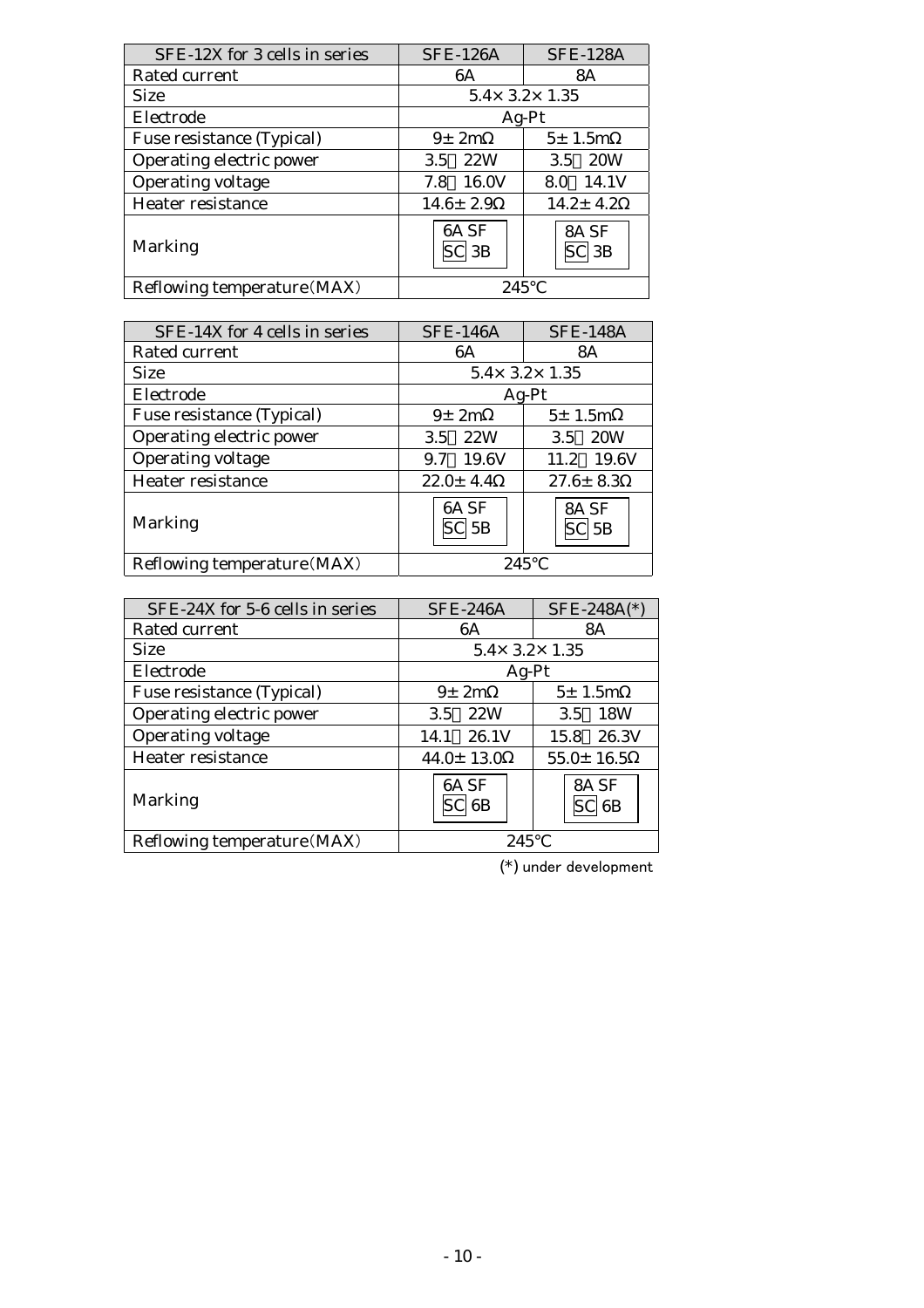## 7.5. SFG series

|                             | for 1 cell in series         | for 3 cells in series | for 4 cells in series  |  |
|-----------------------------|------------------------------|-----------------------|------------------------|--|
|                             | SFG-0412A(*)                 | <b>SFG-1212A</b>      | <b>SFG-1412A</b>       |  |
| Rated current               | 12A                          |                       |                        |  |
| <b>Size</b>                 | $7.0 \times 4.0 \times 1.45$ |                       |                        |  |
| Electrode                   | $Ag-Pt$                      |                       |                        |  |
| Fuse resistance (Typical)   | 3±1m                         |                       |                        |  |
| Operating electric power    | 35W<br>6                     |                       |                        |  |
| Operating voltage           | 7.0V<br>4.0                  | 13.8V<br>7.8          | 18.5V<br>10.5          |  |
| Heater resistance           | $2.0 \pm 0.6$                | $7.8 \pm 2.3$         | $14.0 \pm 4.2$         |  |
| Marking                     | 12A G1<br>$SC$ $SF$          | 12A G3<br>$ SC $ $SF$ | 12A G4<br><b>SC</b> SF |  |
| Reflowing temperature (MAX) | 260                          |                       |                        |  |

(\*) under development

#### 7.6. SFH series

|                             | for 1 cell in series         | for 3 cells in series             | for 4 cells in series |  |
|-----------------------------|------------------------------|-----------------------------------|-----------------------|--|
|                             | SFH-0412A(*)                 | SFH-1212A(*)                      | SFH-1412A(*)          |  |
| Rated current               | 12A                          |                                   |                       |  |
| <b>Size</b>                 | $5.4 \times 3.2 \times 1.35$ |                                   |                       |  |
| Electrode                   | $Ag-Pt$                      |                                   |                       |  |
| Fuse resistance (Typical)   | 3±1m                         |                                   |                       |  |
| Operating electric power    | 30W<br>5.                    |                                   |                       |  |
| Operating voltage           | 4.0 7.1V                     | 13.8V<br>7.7                      | 18.5V<br>10.4         |  |
| Heater resistance           | $2.4 \pm 0.7$                | $9.1 \pm 2.7$                     | $16.4 \pm 4.9$        |  |
| Marking                     | 12AH1<br>$SC$ $SF$           | 12A H <sub>3</sub><br>$ SC $ $SF$ | 12A H4<br>$SC $ $SF$  |  |
| Reflowing temperature (MAX) | 260                          |                                   |                       |  |

(\*) under development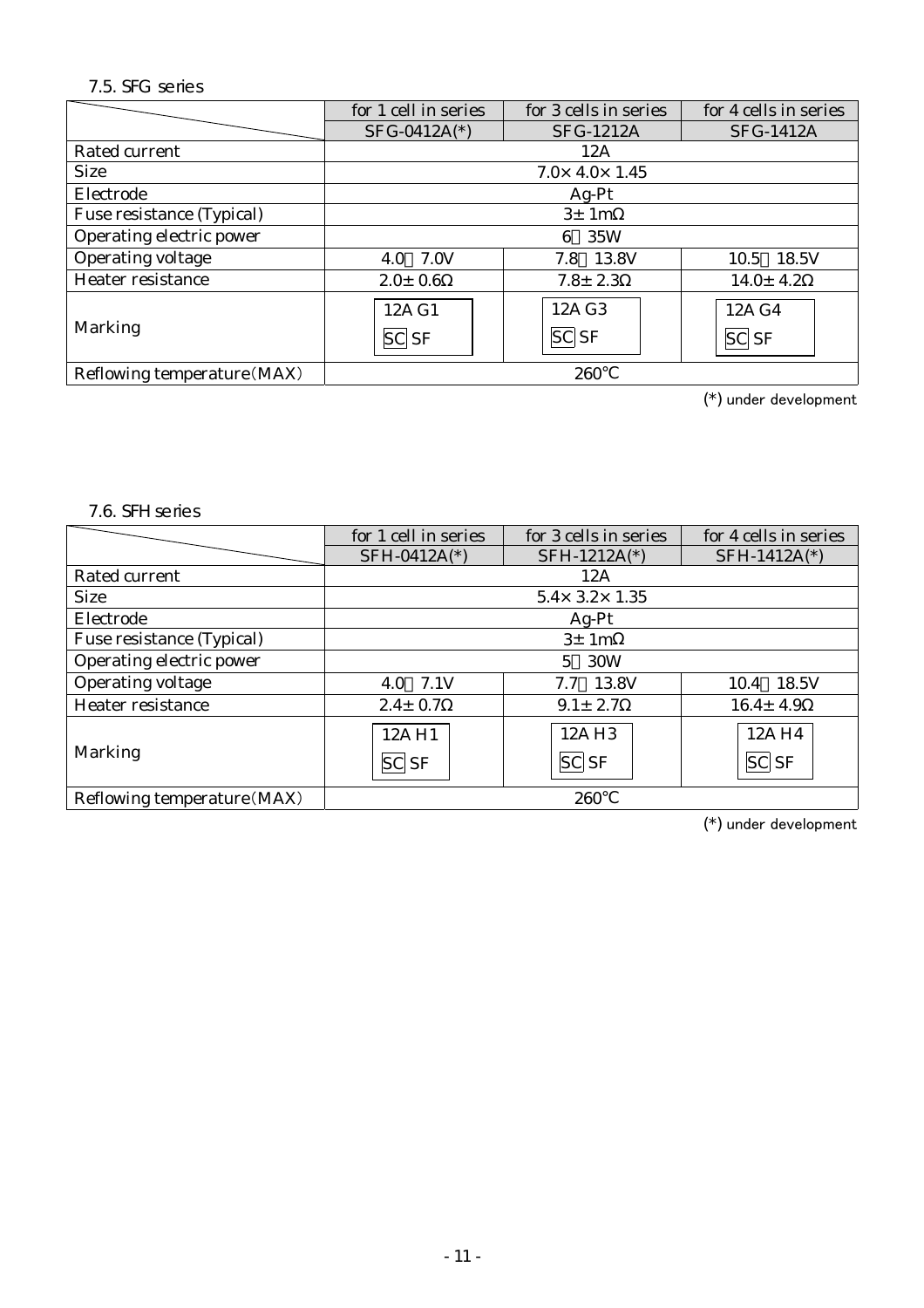8. Temperature profile of reflow soldering

The temperature shown below is the temperature of the electrode portion of SC Protector.

8.1. Temperature profile of 245 peak Applicable to: SFC, SFD, SFE, SFG, SFH Type



8.2. Temperature profile of 260 peak Applicable to: SFC, SFD, SFE, SFG, SFH Type (Not applicable to SFE Type)

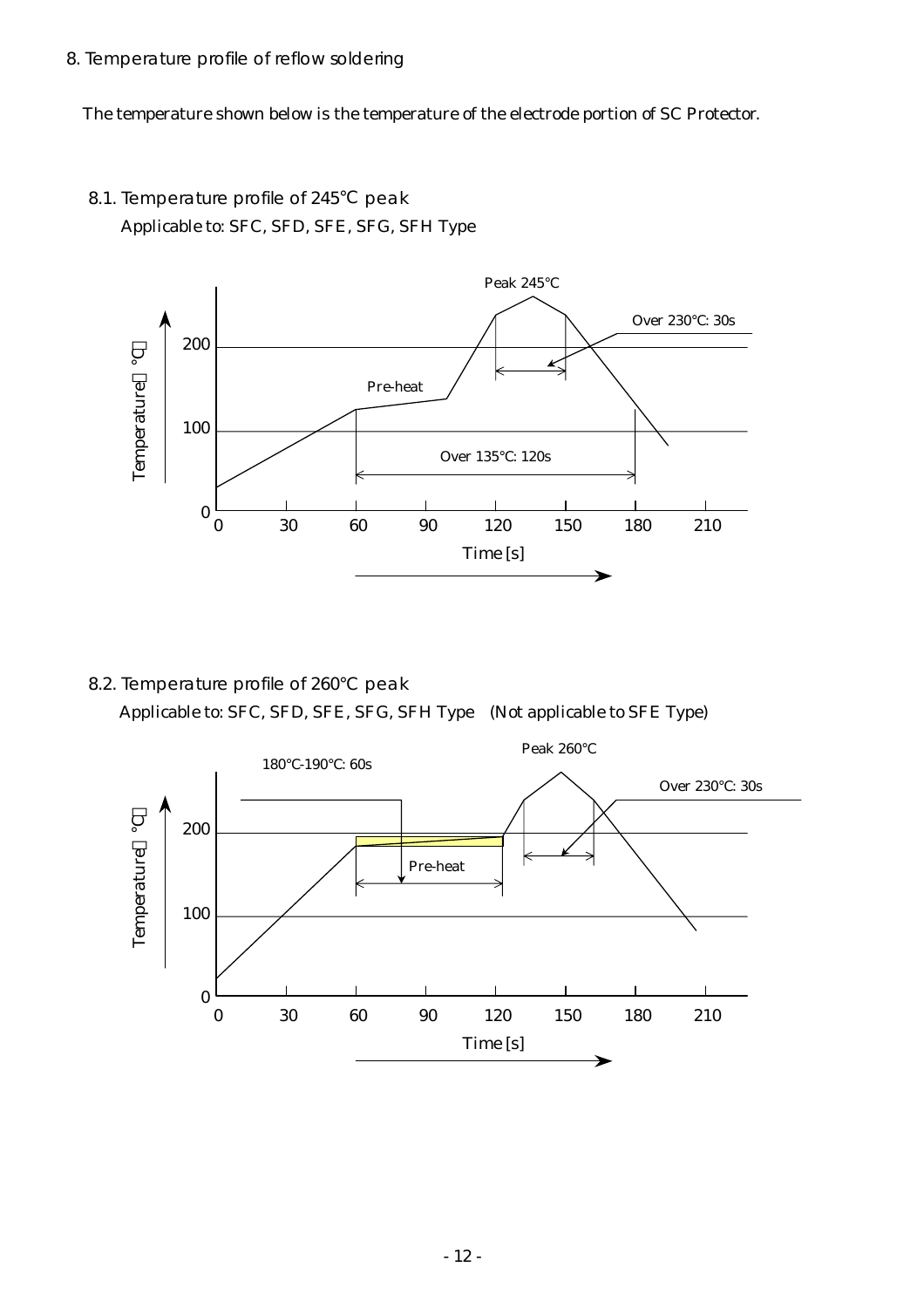9. Voltage operation

1

- 9.1. Operating electric power and Operating voltage
	- 1) Operating electric power range: Electricity Power applied to heater
	- 2) Operating voltage range: Values are calculated from operating electric power range and heater resistance. Protector operation is normal under voltage applied to heaters in these ranges. Operating voltage range is adjustable by regulating heater resistance.

(Operating voltage[V]  $\qquad \overline{\text{Operating electric power [W]} \times \text{Heater resistance}[\quad] )}$ 



3

4

- 1) Connect SC Protector with a constant power supply.
- 2) Apply a current to the heater.
- 3) Measure the time the fuses take to melt.

9.3. Operation time by the heater (Electricity vs. clearing time at 25<sup>°</sup>C)

Power supply

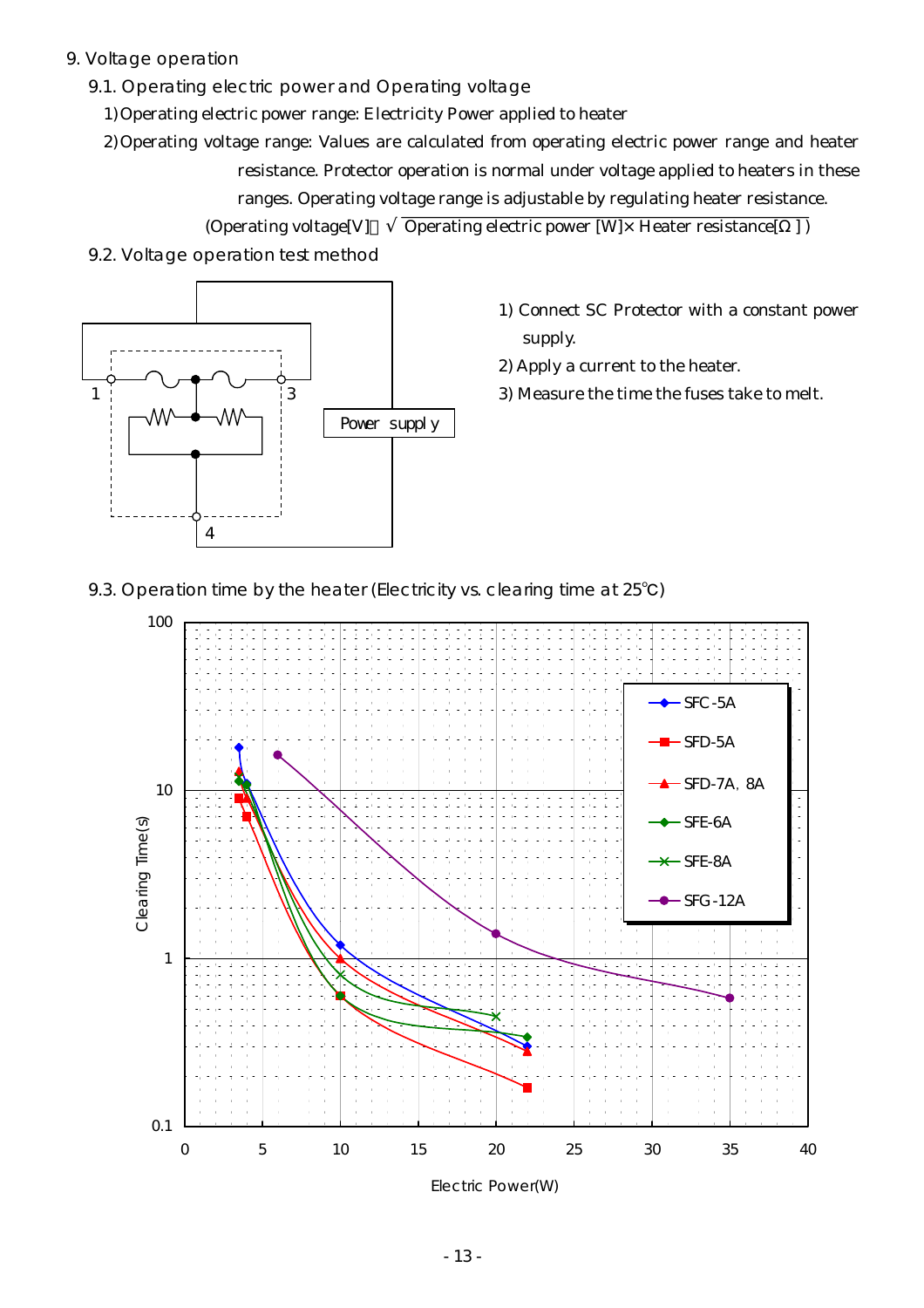#### 9.4. Operation time by the heater (Voltage vs. clearing time at 25℃)





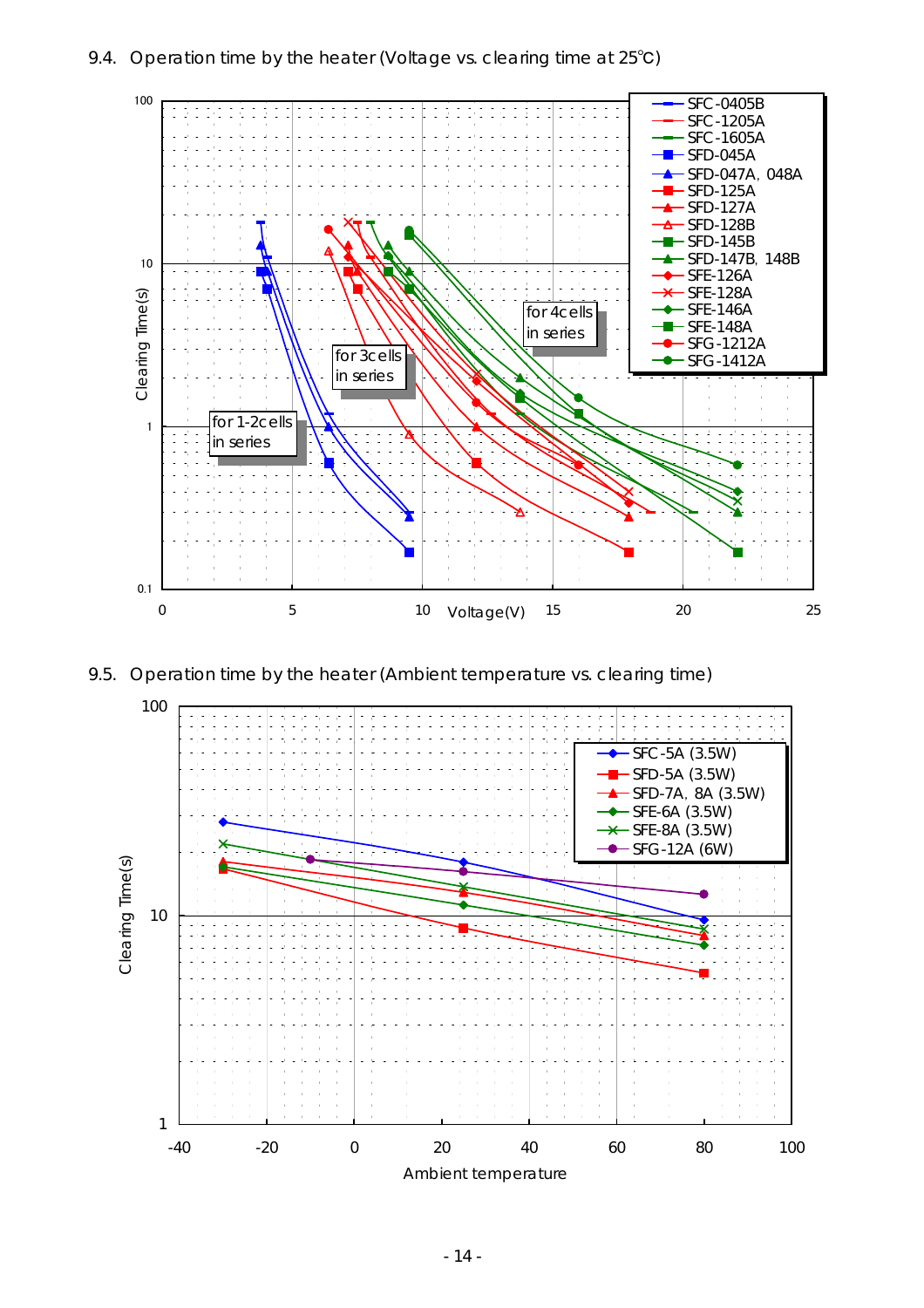#### 10. Current interrupting time (at25℃)



10.1. Current interrupting time (Ambient temperature vs. Clearing time by Rated Current \* 2)